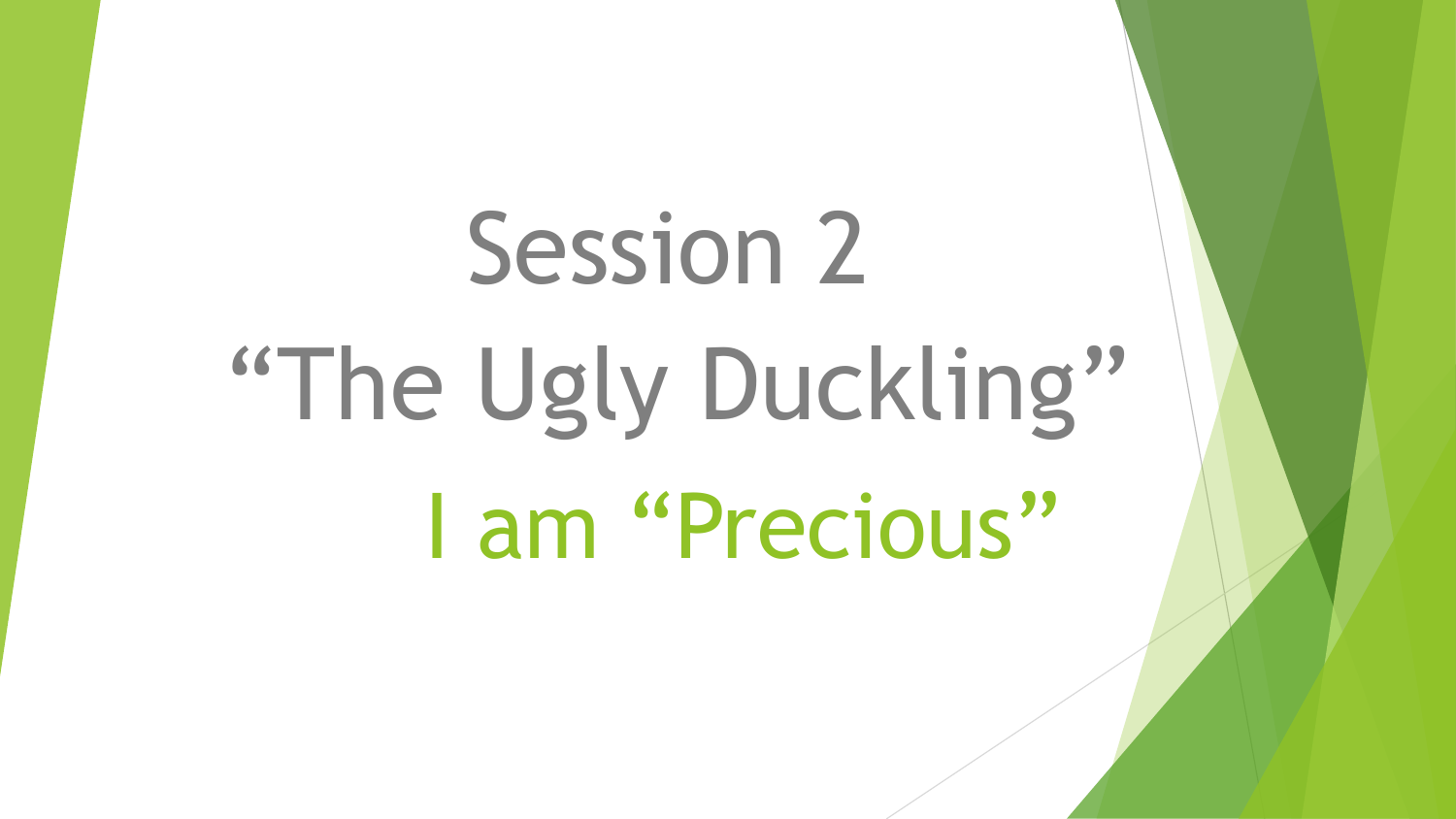## Warm-up Activity 1:

1.Who is brave enough to take up a challenge? Please raise your hand.

2.After I read one sentence, you repeat the sentence after me.

3.Then, I will ask you one question. You have to give me an answer immediately.

4.I will see if your answer is correct.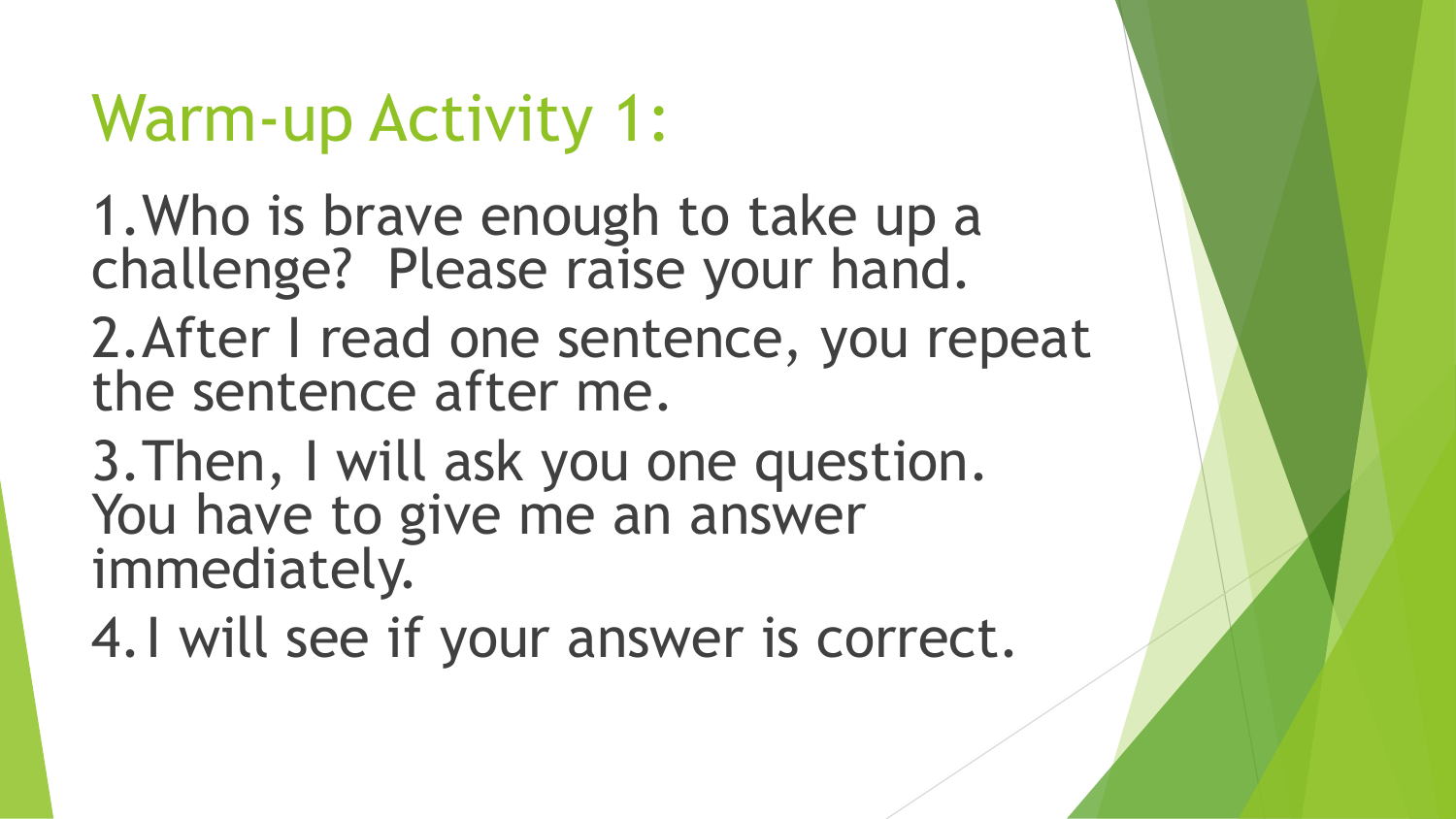#### "I am a mouse! I am one big mouse! Mickey Mouse is my favourite!"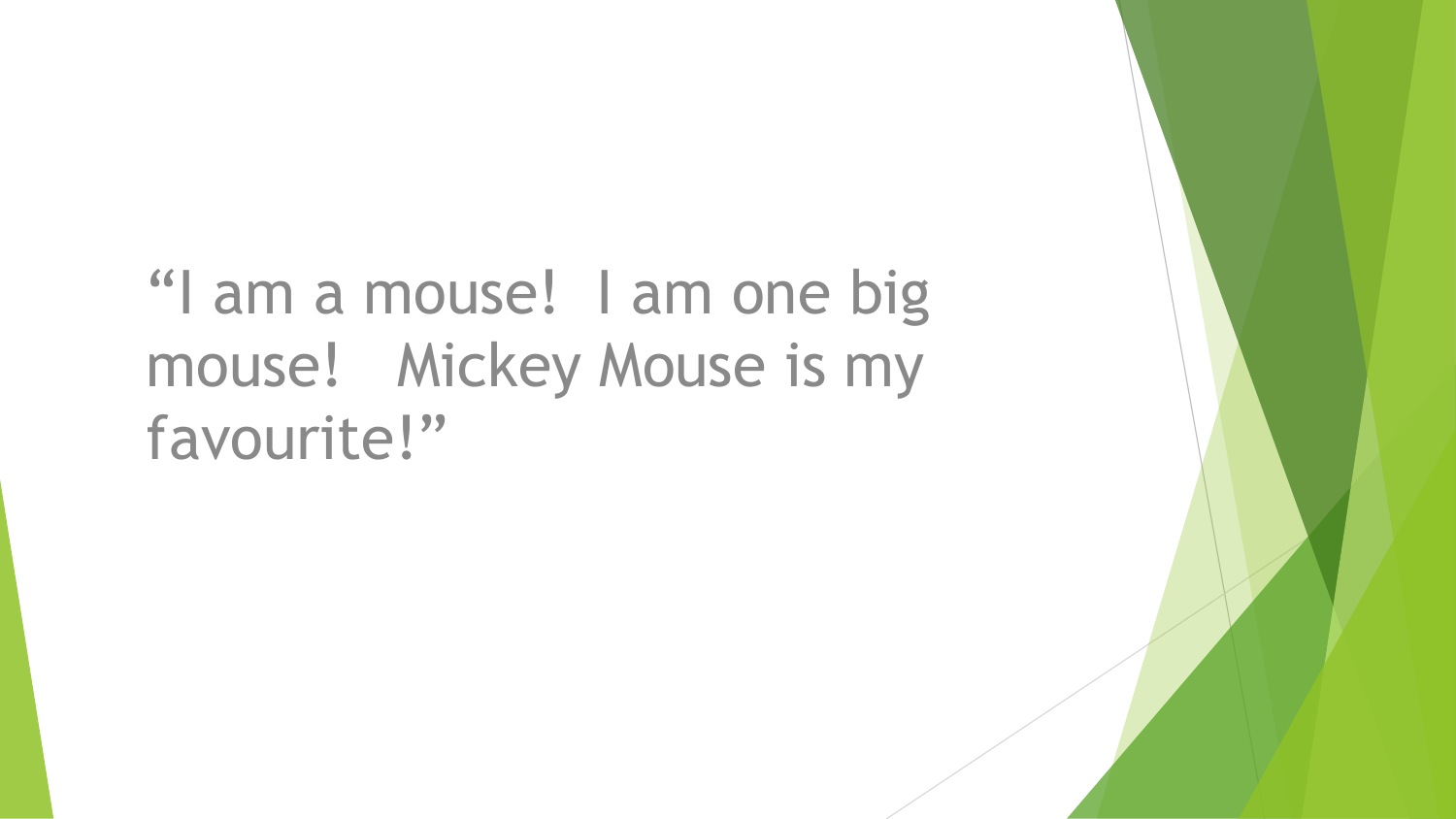#### "What are cats most afraid of?"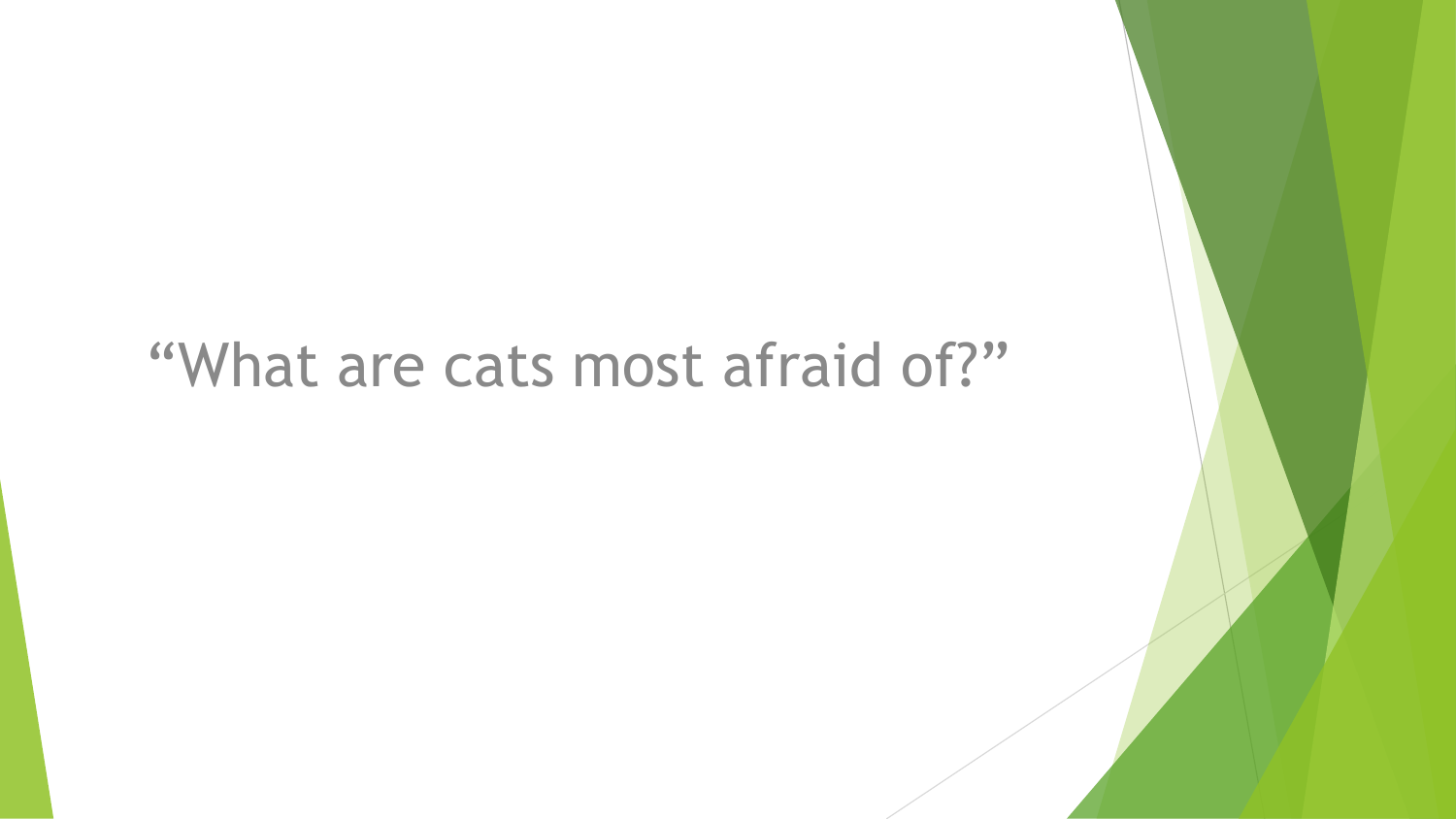#### Questions:

#### • Why do the students say "cats are most afraid of mice?"

- What are the reasons?
- What does this mean?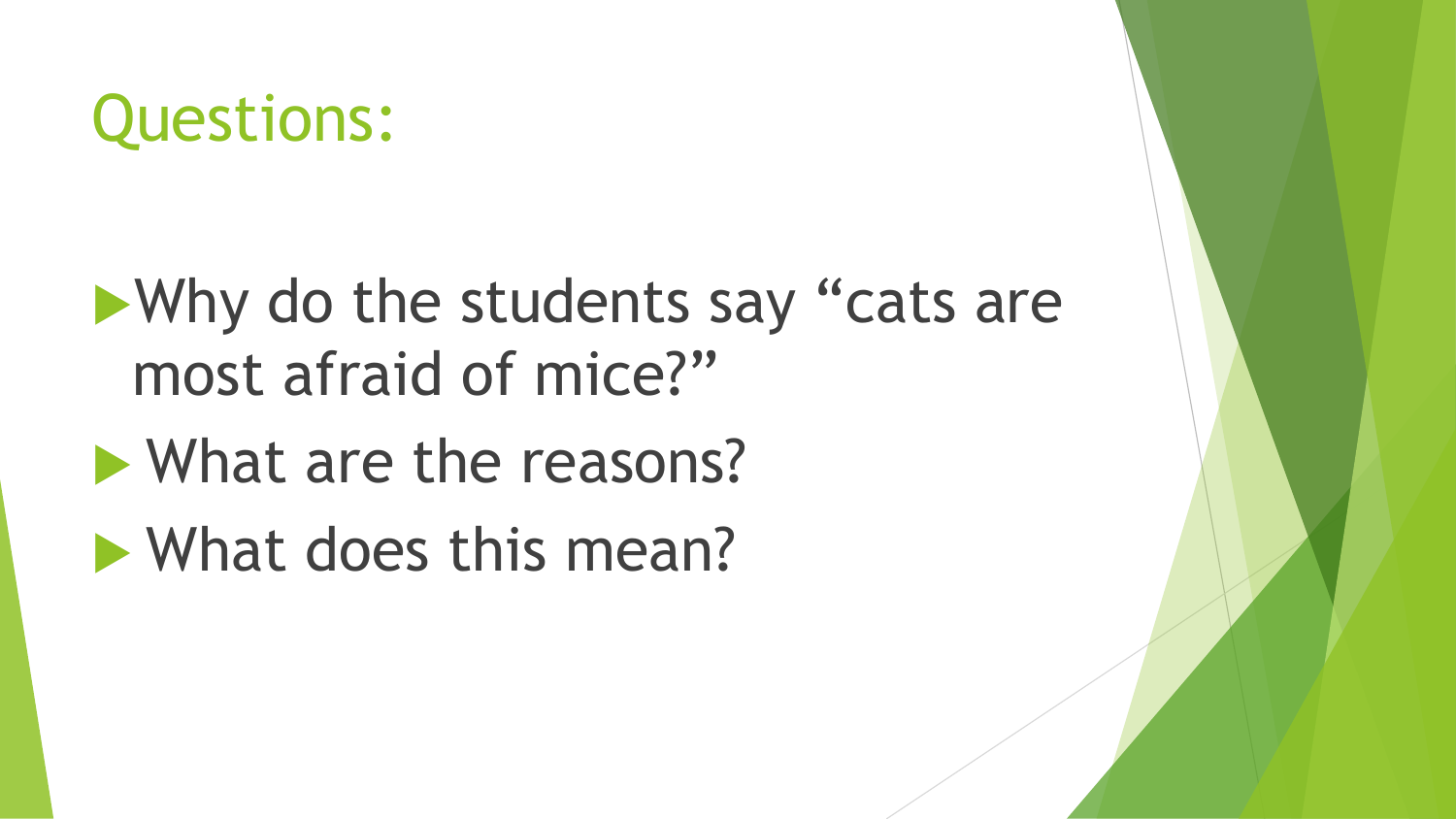# Warm-up Activity: "Hands Up, Hands Down" Test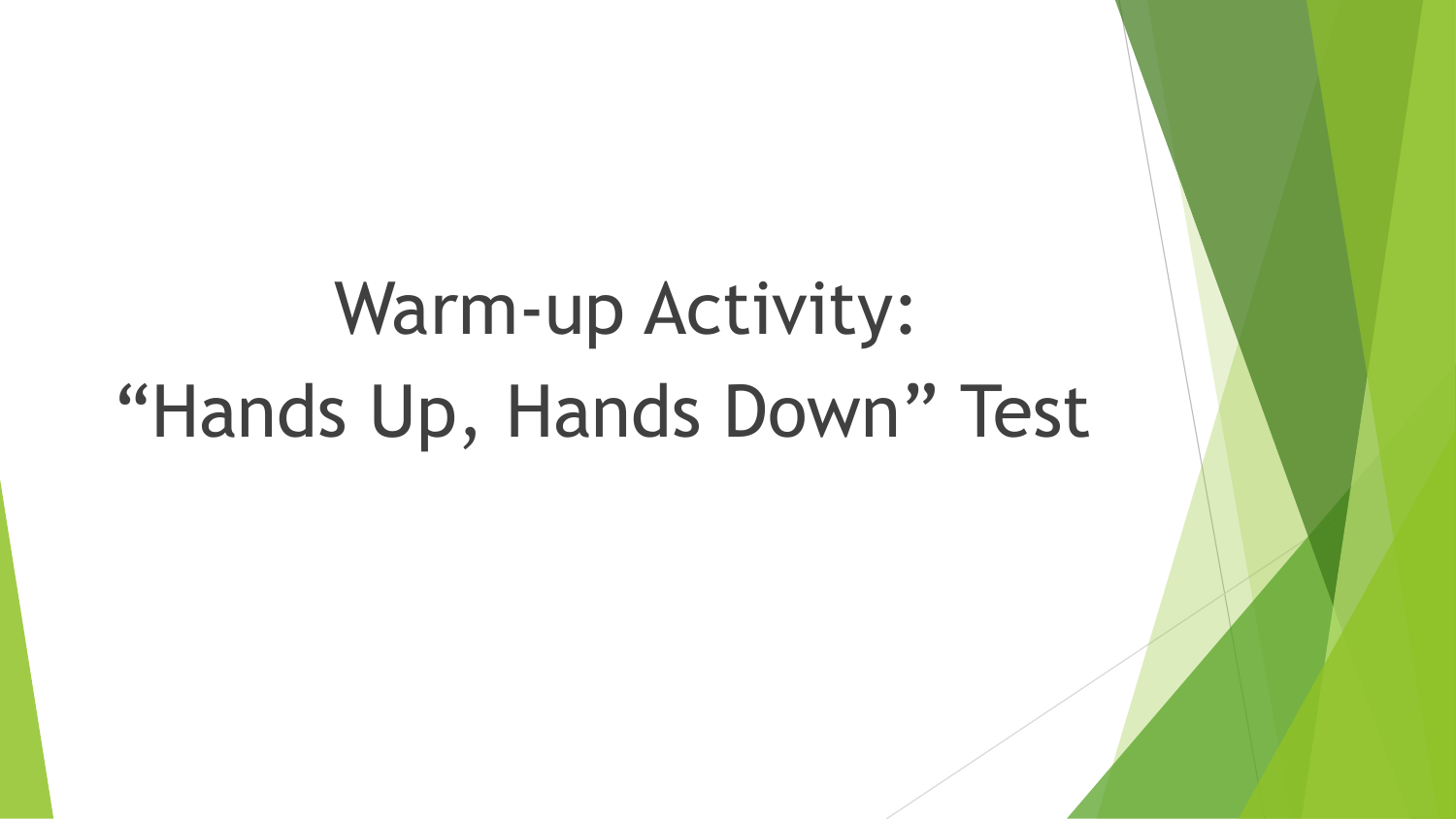#### Questions:

#### Some students have lowered their right hands, but raised their left hands. Why?

**Number** What does this prove?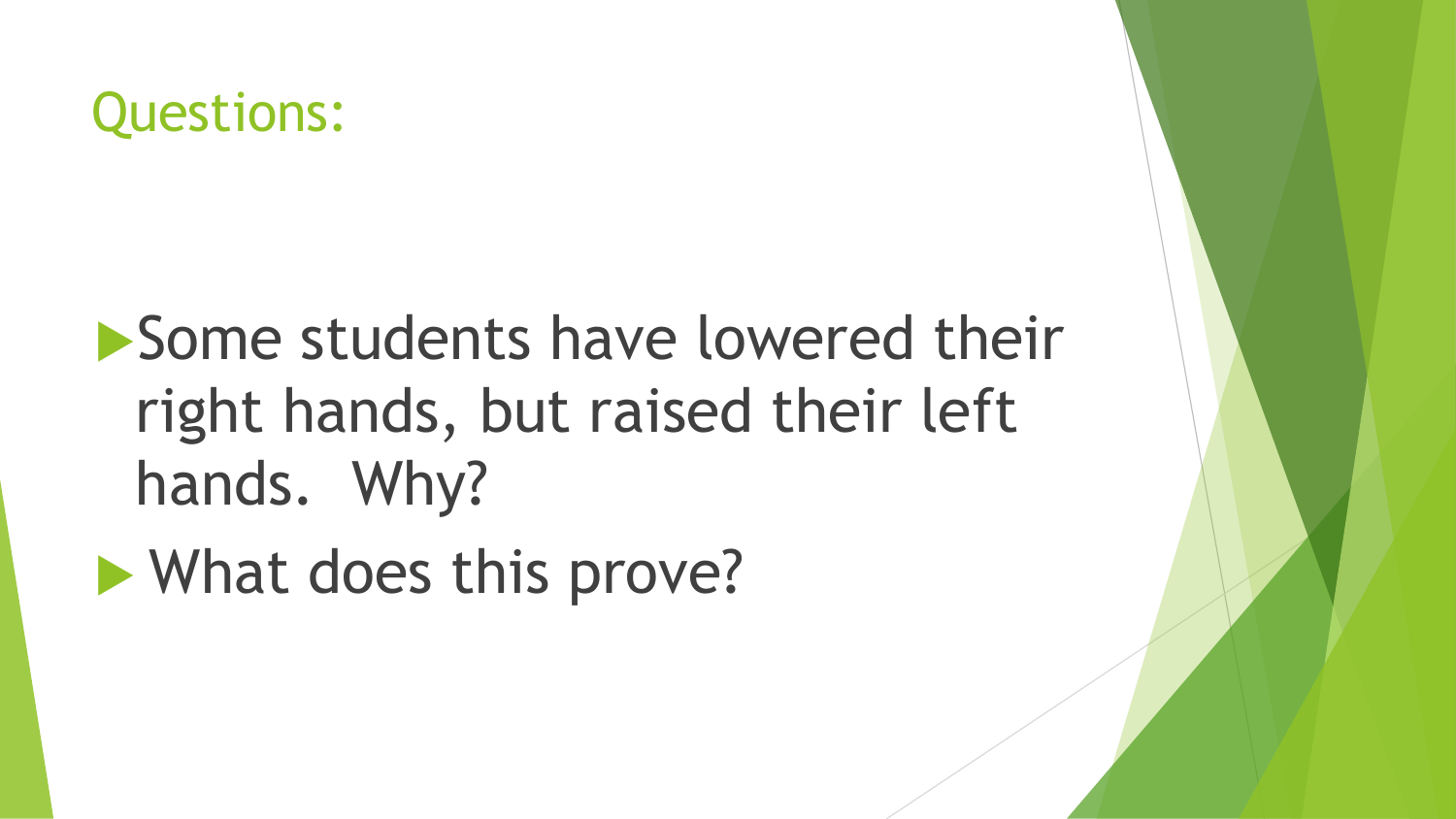#### Summing-up:

The thinking and belief of every person is easily influenced by other people's saying which easily becomes an obstacle to our mental development. Therefore, every person should understand the importance of "self-affirmation".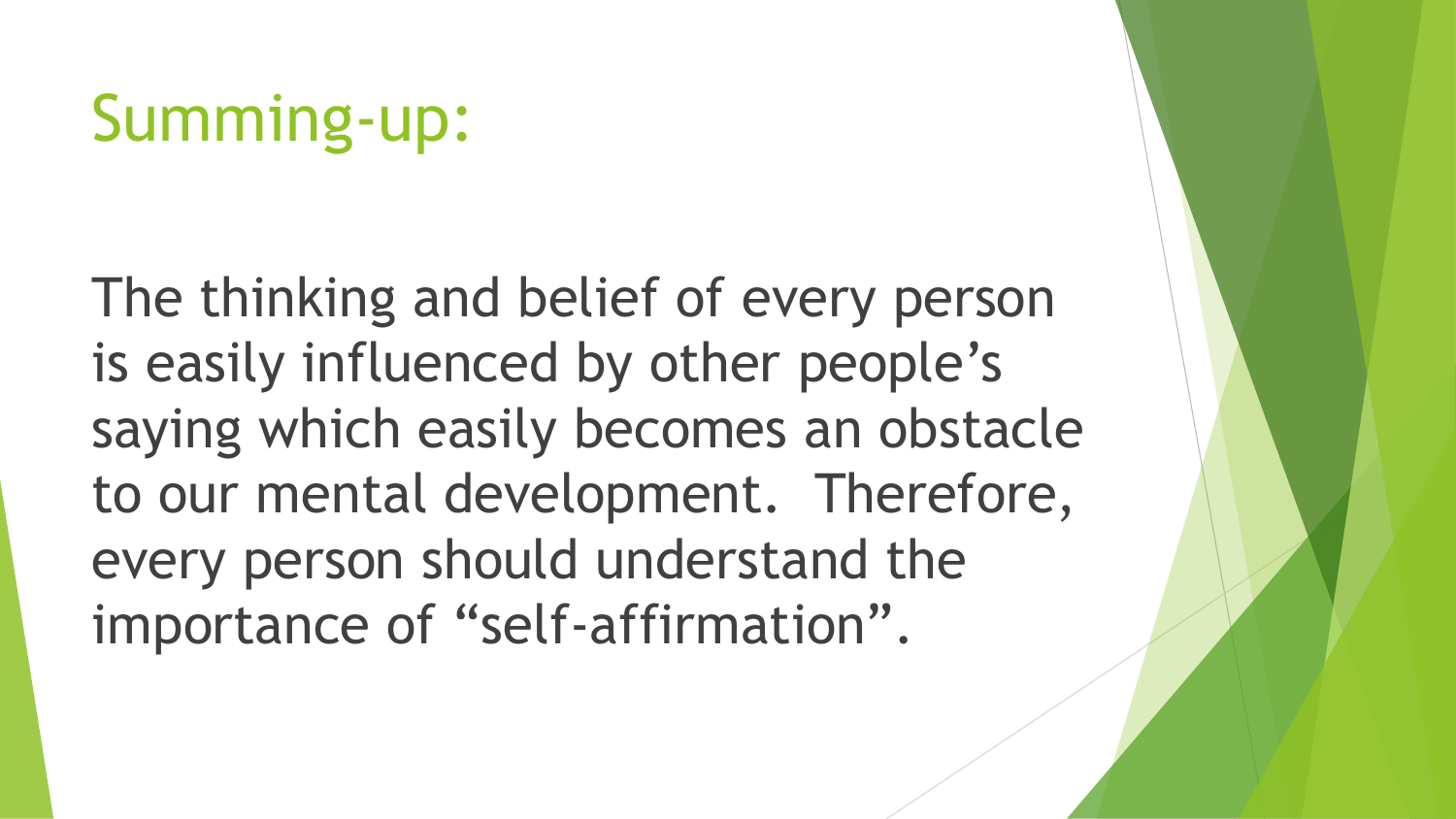#### Thematic Activity:

▶ Watch a film depicting the theme online: Part 2 of "The Ugly Duckling" by Hans Christian Andersen (from 13:20 to 20:15)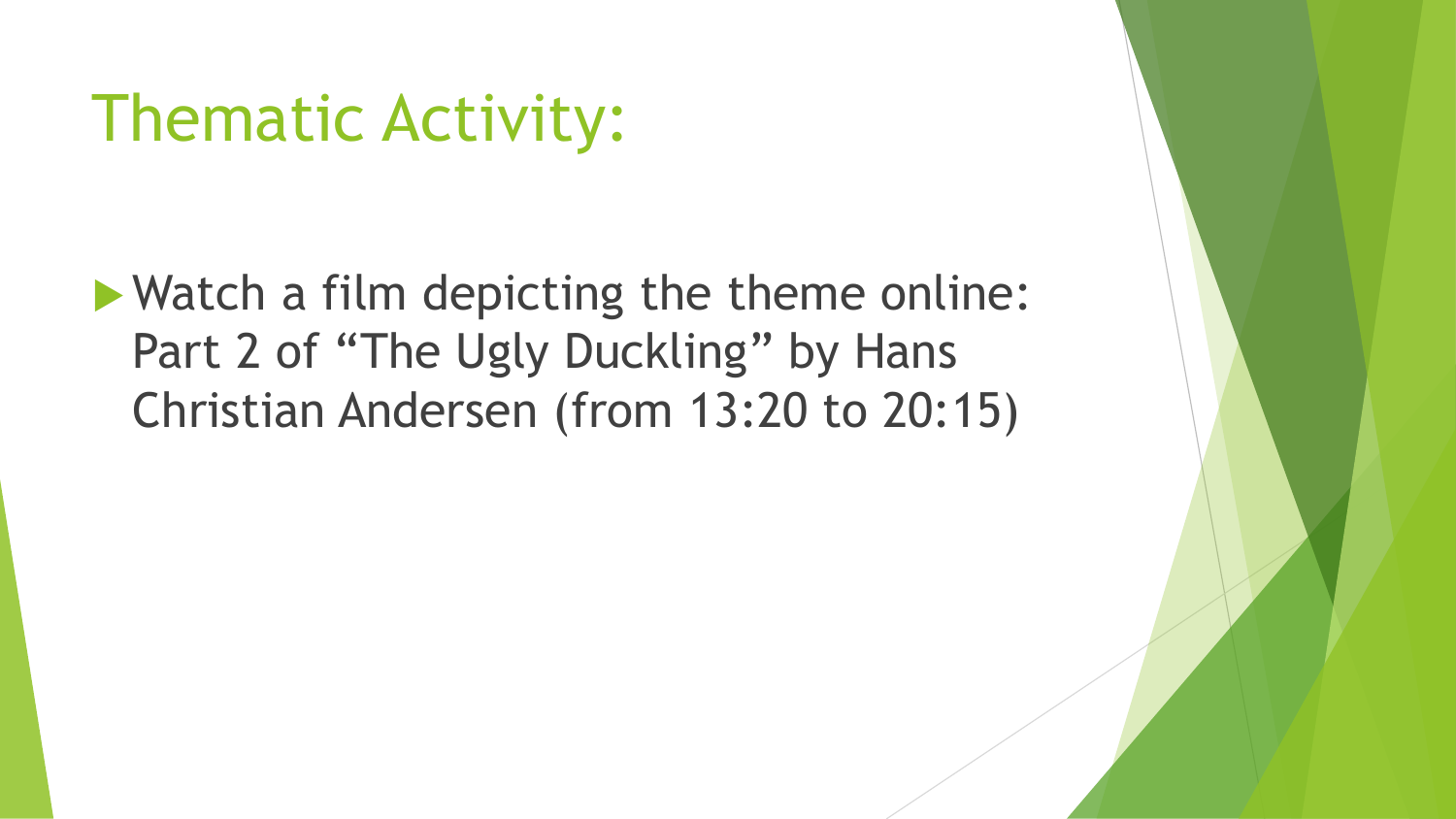#### Questions:

- 1.How did the ugly duckling respond when it was given cold shoulder by the wild geese? How did the ugly duckling see itself?
- 2. How did the ugly duckling respond when being teased by the wild geese, cat and hen?
- 3. If you were the ugly duckling, how would you feel when being teased by others? What would be your responses?
- 4. The story illustrates that the ugly duckling possesses some strengths. What are its strengths? What do you think?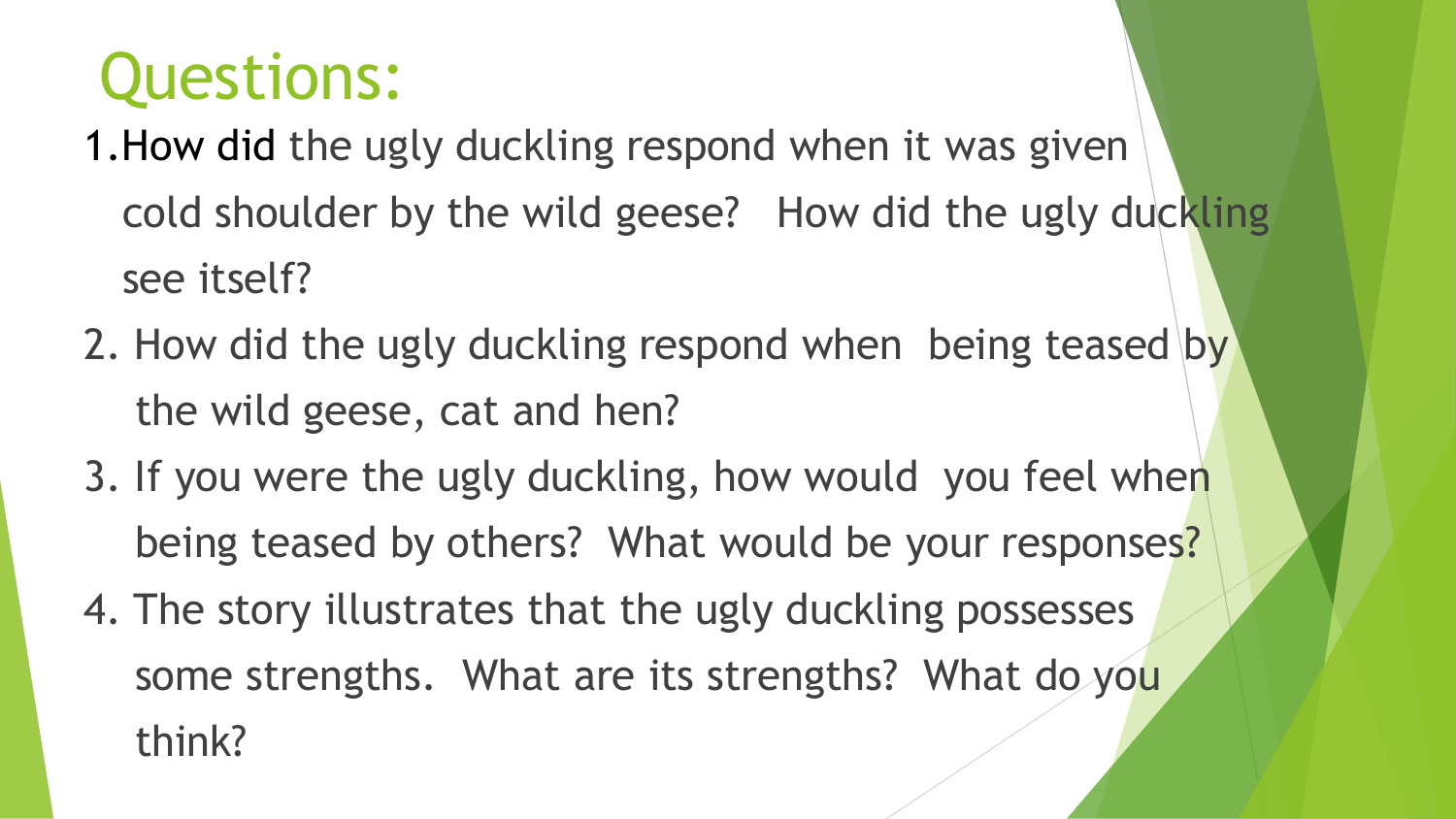## Summing-up:

1.The ugly duckling has its uniqueness. Every person has his own uniqueness. We have to believe we are unique. We all have strengths.

2.We feel bad when being teased by others. We should not tease others and should learn how to accept the differences of others.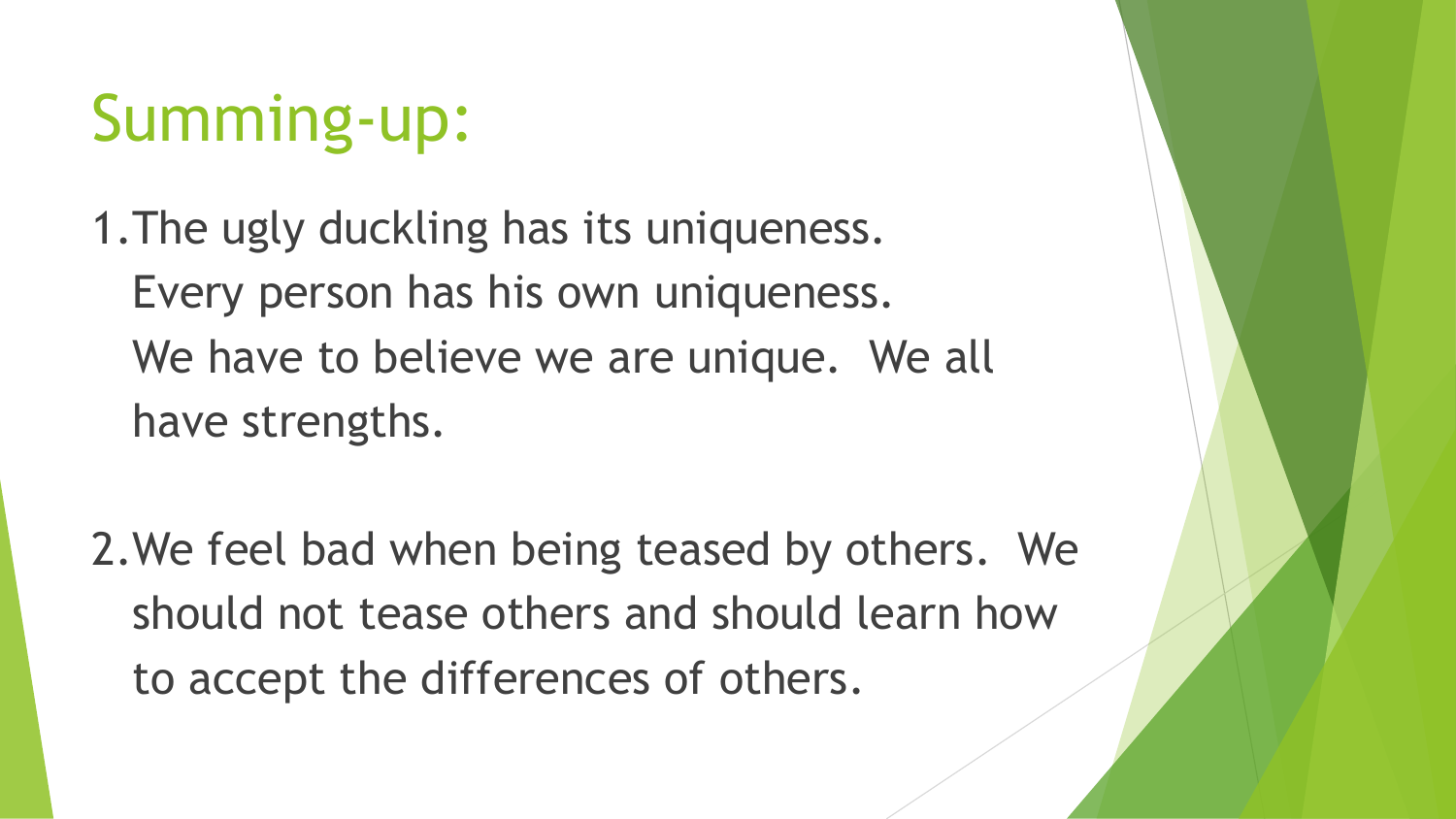#### Group Activities:

- 1.Distribute a worksheet on "You are Unique".
- 2.Ask students to write their names in the column "Name of the student whom I admire" on the worksheet.
- 3. Exchange the worksheet with other students in the same group. Ask students to put down their own name, class and the date on the worksheets and write down the strengths of another student before handing the worksheet over to that student. 4. Ask two to three groups of students to come forward and
	- share.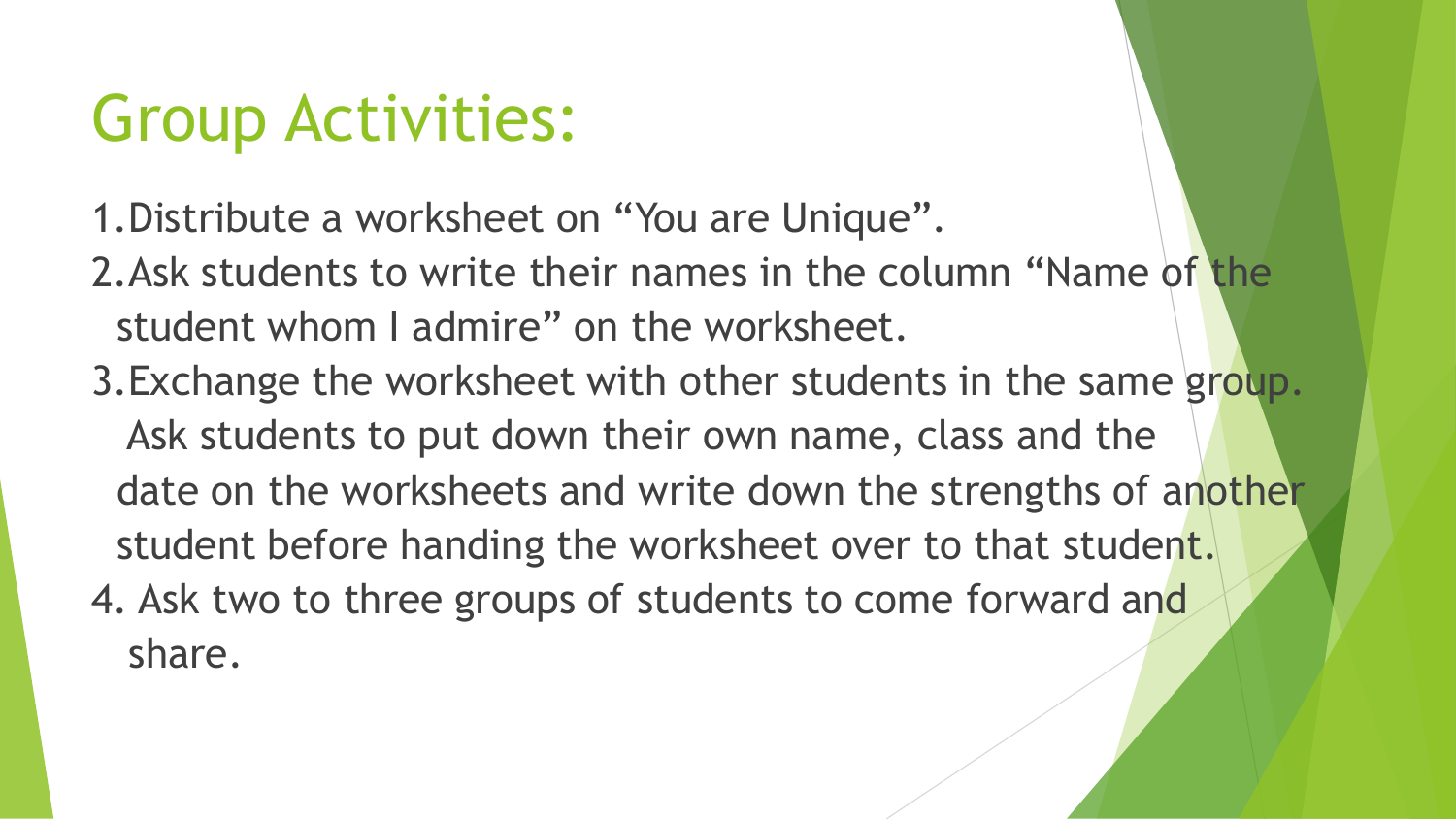#### The following terms are for your reference:

Honest, Punctual, Gentle, Lively, Considerate, Quiet, Diligent, Positive, Courageous, Outgoing, Intelligent, Generous, Tough, Filial, Kind, Responsible, Courteous, Helpful and Willing to Serve.